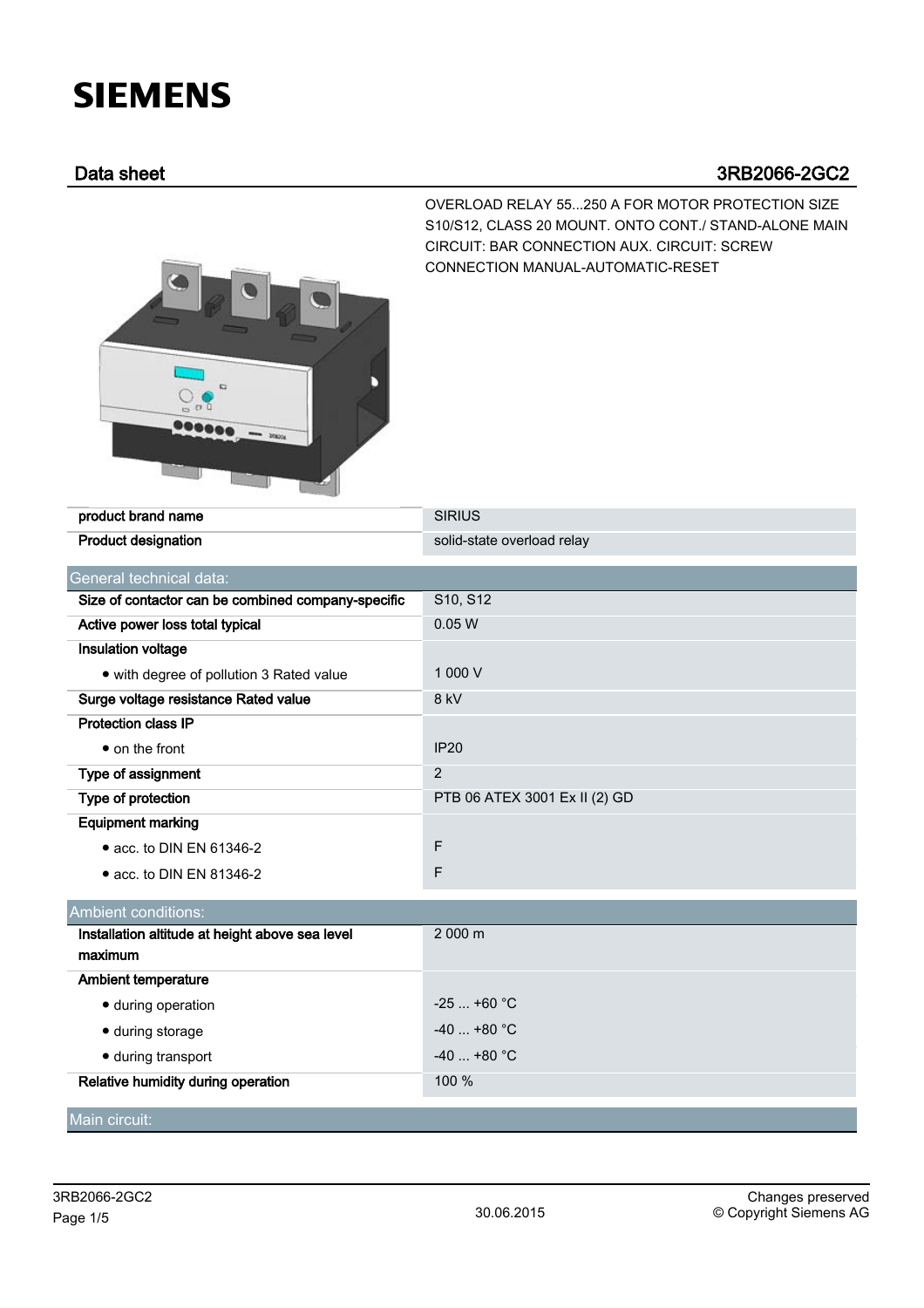| Number of poles for main current circuit               | 3                                          |  |  |
|--------------------------------------------------------|--------------------------------------------|--|--|
| Adjustable response value current of the current-      | 55  250 A                                  |  |  |
| dependent overload release                             |                                            |  |  |
| <b>Operating voltage</b>                               |                                            |  |  |
| • at AC-3 Rated value maximum                          | 1 000 V                                    |  |  |
| Auxiliary circuit:                                     |                                            |  |  |
| Number of NC contacts                                  |                                            |  |  |
| • for auxiliary contacts                               | $\mathbf{1}$                               |  |  |
| Number of NO contacts                                  |                                            |  |  |
| • for auxiliary contacts                               | $\mathbf{1}$                               |  |  |
| Number of CO contacts                                  |                                            |  |  |
| • for auxiliary contacts                               | $\pmb{0}$                                  |  |  |
| Operating current of the auxiliary contacts at AC-15   |                                            |  |  |
| $\bullet$ at 24 V                                      | 4A                                         |  |  |
| $\bullet$ at 110 V                                     | 4A                                         |  |  |
| • at 120 V                                             | 4A                                         |  |  |
| $\bullet$ at 125 V                                     | 4A                                         |  |  |
| $\bullet$ at 230 V                                     | 3A                                         |  |  |
| Operating current of the auxiliary contacts at DC-13   |                                            |  |  |
| $\bullet$ at 24 V                                      | 2A                                         |  |  |
| $\bullet$ at 60 V                                      | 0.55A                                      |  |  |
| $\bullet$ at 110 V                                     | 0.3A                                       |  |  |
| $\bullet$ at 125 V                                     | 0.3A                                       |  |  |
| • at 220 V                                             | 0.11A                                      |  |  |
| Protective and monitoring functions:                   |                                            |  |  |
| <b>Trip class</b>                                      | CLASS <sub>20</sub>                        |  |  |
| Short-circuit:                                         |                                            |  |  |
| Design of the fuse link                                |                                            |  |  |
| • for short-circuit protection of the auxiliary switch | fuse gL/gG: 6 A                            |  |  |
| required                                               |                                            |  |  |
| Installation/ mounting/ dimensions:                    |                                            |  |  |
| mounting position                                      | any                                        |  |  |
| <b>Mounting type</b>                                   | direct mounting / stand-alone installation |  |  |
| <b>Height</b>                                          | 147 mm                                     |  |  |
| <b>Width</b>                                           | 145 mm                                     |  |  |
| <b>Depth</b>                                           | 156 mm                                     |  |  |
| Required spacing                                       |                                            |  |  |
| • with side-by-side mounting                           |                                            |  |  |
| - forwards                                             | 0 <sub>mm</sub>                            |  |  |
| - Backwards                                            | $0 \text{ mm}$                             |  |  |
| - upwards                                              | $0 \text{ mm}$                             |  |  |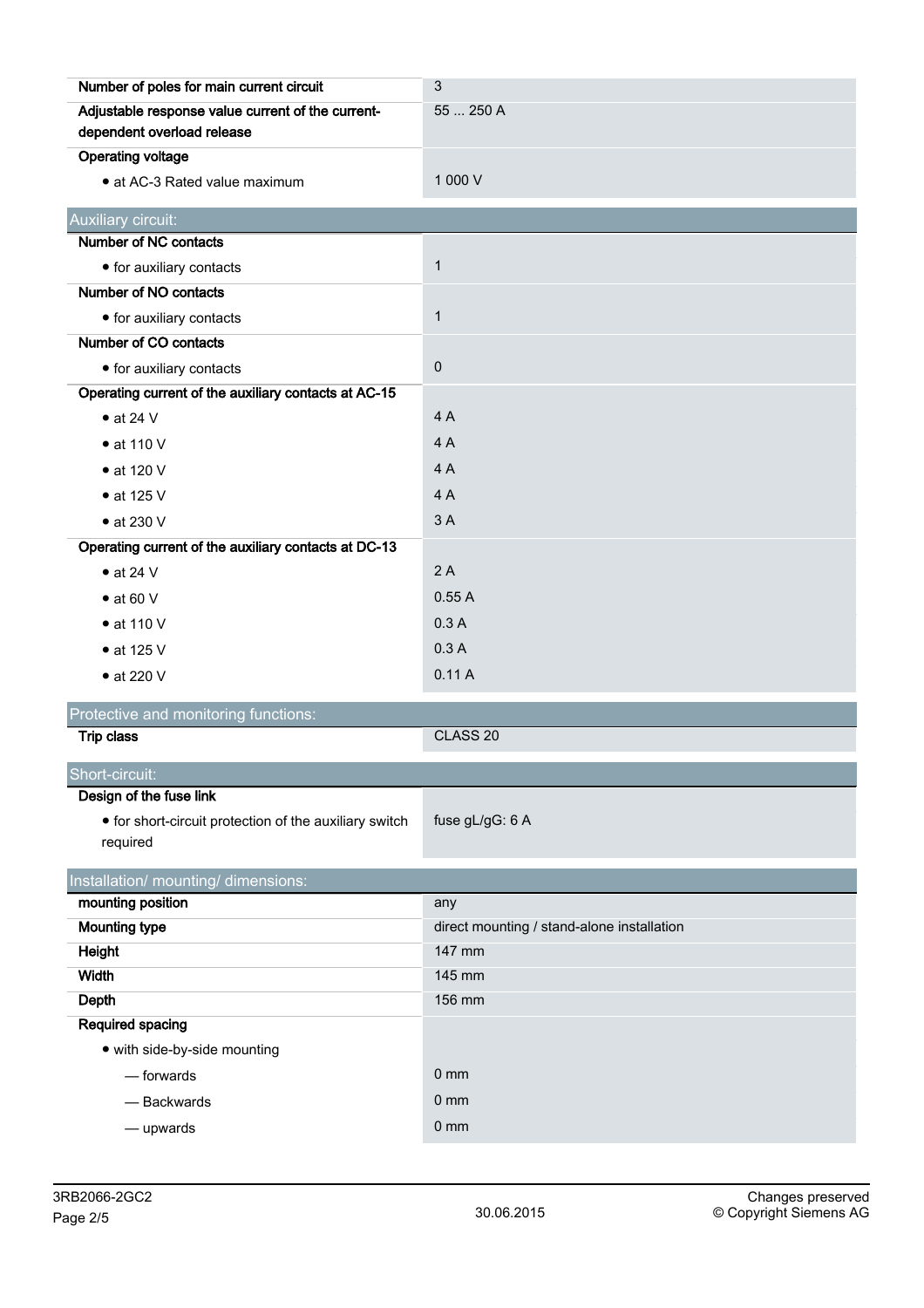| — downwards                                                                      | 0 <sub>mm</sub>                                                                |  |  |
|----------------------------------------------------------------------------------|--------------------------------------------------------------------------------|--|--|
| - at the side                                                                    | 0 <sub>mm</sub>                                                                |  |  |
| • for grounded parts                                                             |                                                                                |  |  |
| - forwards                                                                       | $0 \text{ mm}$                                                                 |  |  |
| - Backwards                                                                      | 0 <sub>mm</sub>                                                                |  |  |
| — upwards                                                                        | $0 \text{ mm}$                                                                 |  |  |
| - at the side                                                                    | 6 mm                                                                           |  |  |
| — downwards                                                                      | 0 <sub>mm</sub>                                                                |  |  |
| • for live parts                                                                 |                                                                                |  |  |
| — forwards                                                                       | 0 <sub>mm</sub>                                                                |  |  |
| - Backwards                                                                      | $0 \text{ mm}$                                                                 |  |  |
| - upwards                                                                        | 0 <sub>mm</sub>                                                                |  |  |
| - downwards                                                                      | $0 \text{ mm}$                                                                 |  |  |
| - at the side                                                                    | 6 mm                                                                           |  |  |
| <b>Connections/ Terminals:</b>                                                   |                                                                                |  |  |
| <b>Product function</b>                                                          |                                                                                |  |  |
| • removable terminal for auxiliary and control                                   | Yes                                                                            |  |  |
| circuit                                                                          |                                                                                |  |  |
| Type of electrical connection                                                    |                                                                                |  |  |
| • for main current circuit                                                       | busbar connection                                                              |  |  |
| • for auxiliary and control current circuit                                      | screw-type terminals                                                           |  |  |
| Type of connectable conductor cross-section                                      |                                                                                |  |  |
| • for auxiliary contacts                                                         |                                                                                |  |  |
| — solid                                                                          | $0.5$ 4 mm <sup>2</sup> , 2x (0.5  2.5 mm <sup>2</sup> )                       |  |  |
| - finely stranded with core end processing                                       | $0.5$ 2.5 mm <sup>2</sup> , 2x (0.5  1.5 mm <sup>2</sup> )                     |  |  |
| • for AWG conductors for auxiliary contacts                                      | 2x(2014)                                                                       |  |  |
| Mechanical data:                                                                 |                                                                                |  |  |
| Size of overload relay                                                           | S10, S12                                                                       |  |  |
| Electromagnetic compatibility:                                                   |                                                                                |  |  |
| Conducted interference due to burst acc. to IEC<br>61000-4-4                     | 2 kV (power ports), 1 kV (signal ports) corresponds to degree of<br>severity 3 |  |  |
| Conducted interference due to conductor-earth surge<br>acc. to IEC 61000-4-5     | 2 kV (line to earth) corresponds to degree of severity 3                       |  |  |
| Conducted interference due to conductor-conductor<br>surge acc. to IEC 61000-4-5 | 1 kV (line to line) corresponds to degree of severity 3                        |  |  |
| Field-bound parasitic coupling acc. to IEC 61000-4-3                             | 10 V/m                                                                         |  |  |
| Electrostatic discharge acc. to IEC 61000-4-2                                    | 6 kV contact discharge / 8 kV air discharge                                    |  |  |
| Certificates/ approvals:                                                         |                                                                                |  |  |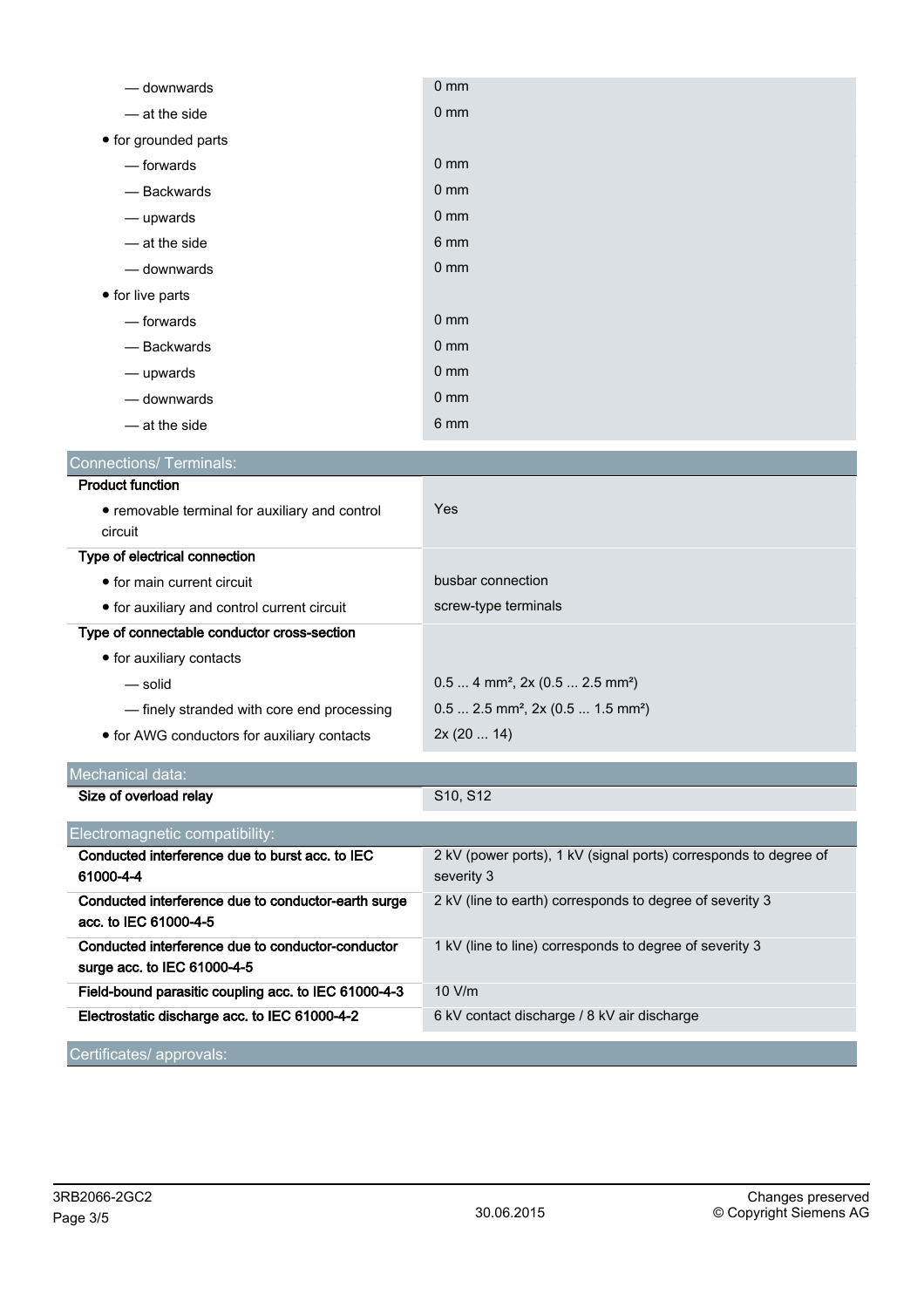| <b>General Product Approval</b>     |                                                   |                          |                                       | <b>EMC</b>               | For use in<br>hazardous<br>locations  |
|-------------------------------------|---------------------------------------------------|--------------------------|---------------------------------------|--------------------------|---------------------------------------|
| CCC                                 |                                                   | H <sub>1</sub>           | UL                                    | $\mathbf{C}$<br>C-TICK   | <b>ATEX</b>                           |
| <b>Declaration of</b><br>Conformity | <b>Test Certificates</b>                          |                          |                                       | <b>Shipping Approval</b> |                                       |
| F<br>EG-Konf.                       | spezielle<br>Prüfbescheinigunge<br>$\overline{u}$ | Werksbescheinigun<br>gen | Typprüfbescheinigu<br>ng/Werkszeugnis | ABS                      | <b>JA</b><br><b>DNV</b><br><b>DNV</b> |
| <b>Shipping Approval</b>            |                                                   | other                    |                                       |                          |                                       |
| G<br>GL                             | Lloyd's<br>Register<br>LRS                        | <b>RINA</b>              | sonstig                               | Umweltbestätigung        |                                       |

## Further information

Information- and Downloadcenter (Catalogs, Brochures,…) <http://www.siemens.com/industrial-controls/catalogs>

Industry Mall (Online ordering system) <http://www.siemens.com/industrymall>

Cax online generator

<http://support.automation.siemens.com/WW/CAXorder/default.aspx?lang=en&mlfb=3RB20662GC2>

Service&Support (Manuals, Certificates, Characteristics, FAQs,...) <https://support.industry.siemens.com/cs/ww/en/ps/3RB20662GC2>

Image database (product images, 2D dimension drawings, 3D models, device circuit diagrams, EPLAN macros, ...) [http://www.automation.siemens.com/bilddb/cax\\_de.aspx?mlfb=3RB20662GC2&lang=en](http://www.automation.siemens.com/bilddb/cax_de.aspx?mlfb=3RB20662GC2&lang=en)